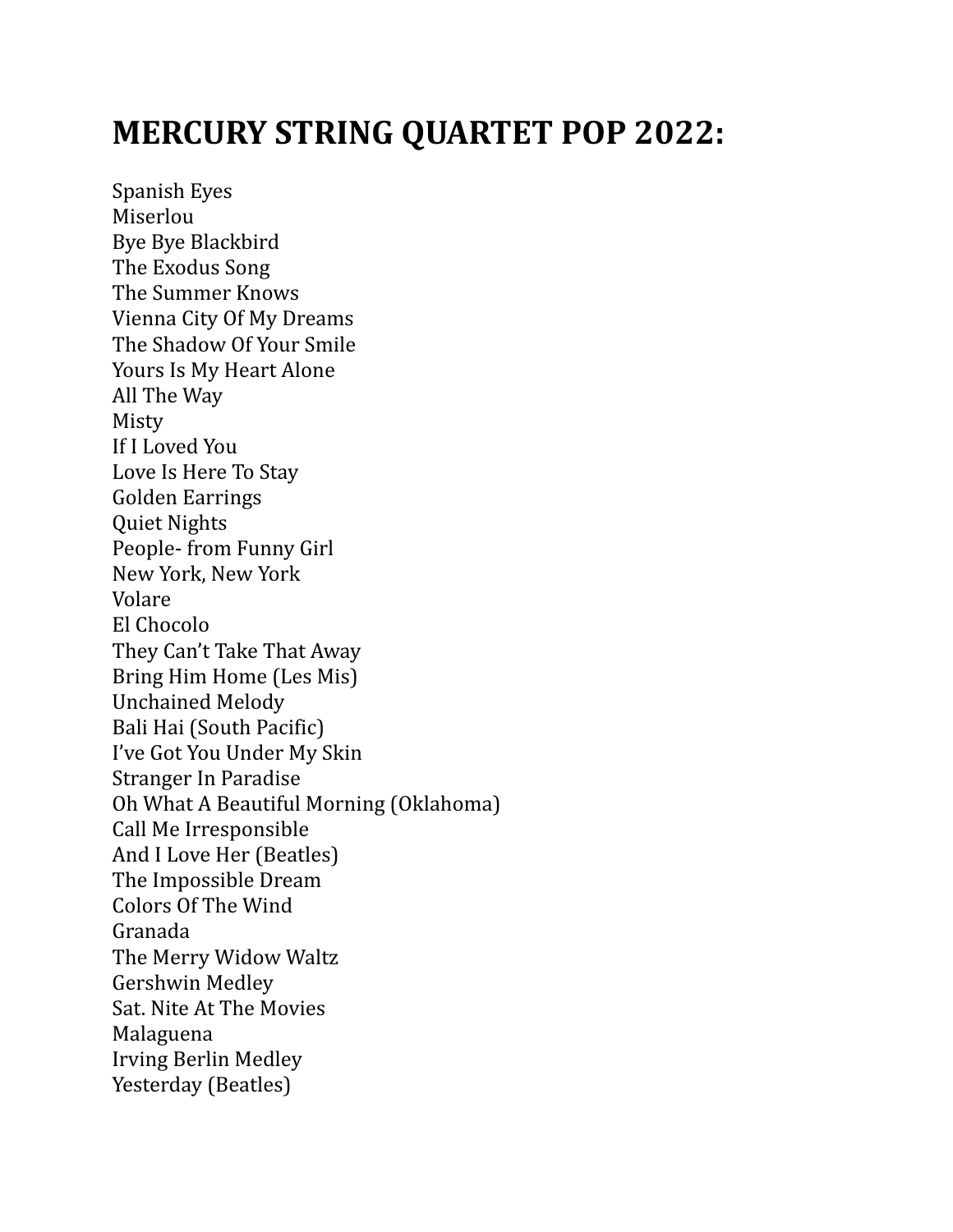A Hard Day's Night- Beatles Tomorrow Never Knows – Beatles Paperback Writer- Beatles When I'm Sixty-Four- Beatles In My Life – Beatles All You Need Is Love – Beatles Day Tripper- Beatles Here There And Everywhere- Beatles Can't Buy Me Love- Beatles Honey Pie- Beatles Penny Lane-Beatles Here Comes The Sun- Beatles Imagine- Beatles Oh Darling – Beatles Norwegian Wood -Beatles What A Wonderful World At Last- Etta James We've Only Just Begun Love And Marriage – Sinatra Autumn Leaves Tea For Two Swanee- GERSHWIN Fly Me To The Moon- Sinatra I Can't Help Falling In Love With You- ELVIS Bohemian Rhapsody – Queen I've Got A Crush on You I've Got You Under My Skin Braveheart Be Our Guest A Dream Is A Wish Your Heart Makes Beauty and The Beast Let It Go –FROZEN A Whole New World- ALADDIN The Age Of Not Believing Hedwig's Theme- Harry Potter Somewhere In Time Storybook Love- Princess Bride Gonna Fly Now- Theme from Rocky Star Trek The Next Generation Theme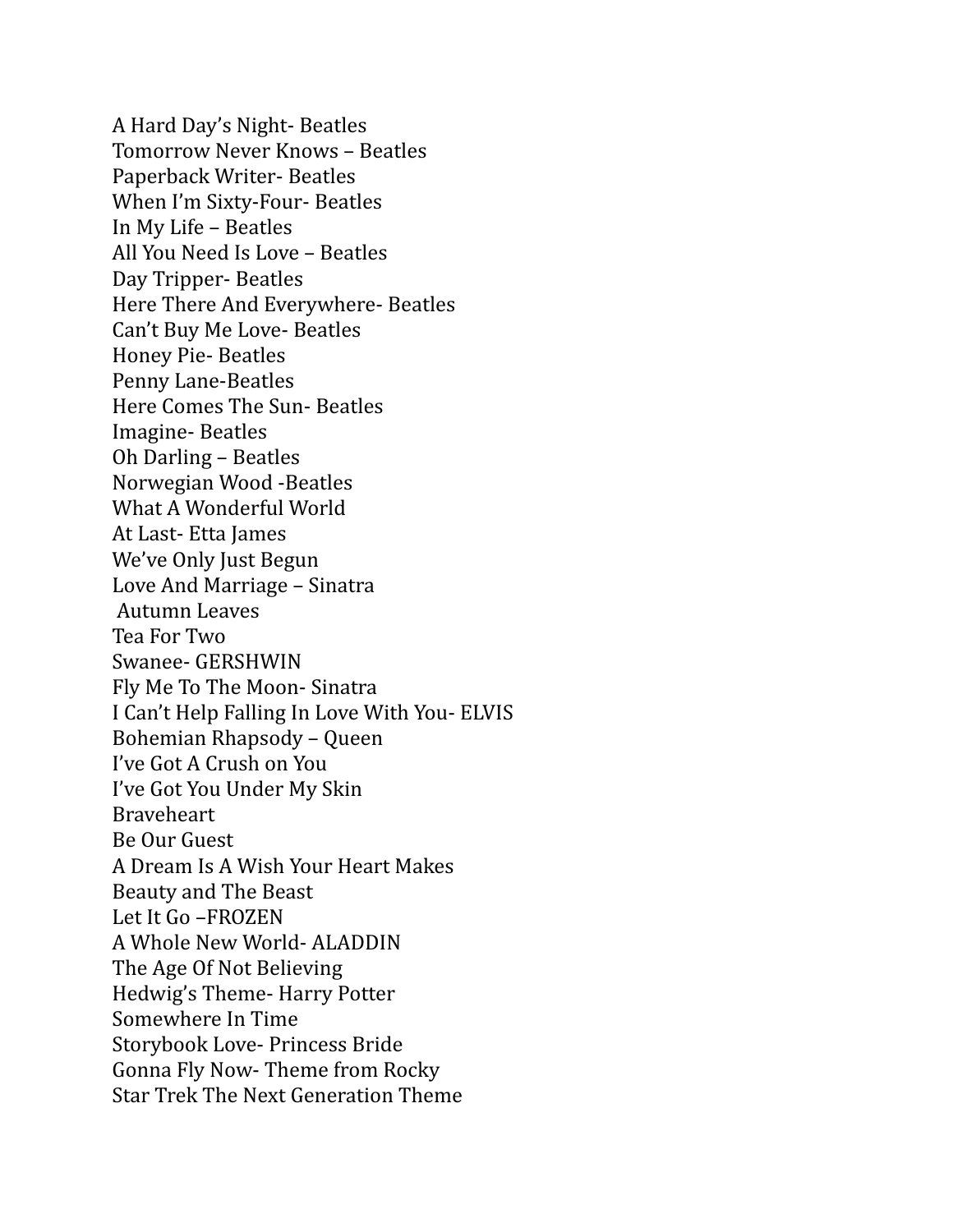A-Team Theme Game Of Thrones Twin Peaks Theme Concerning Hobbits Godfather THeme The Wedding/Ludlows from Legends of The Fall Gone With The Wind Theme THE AVENGERS MEDLEY (LONG) May The Force Be With You Star Wars Recessional One Hand, One Heart from West Side Story Soul Bossa Nova (Austin Powers) Be My Love from the Toast of New Orleans The Girl From Ipanema The Way You Look Tonight Some Day My Prince Will Come They Can't Take That Away From Me- Gershwin Somewhere Over The Rainbow When I Fall In Love When You Wish Upon A Star Our Love Is Here To Stay The More I See You The Song Is You Isn't It Romantic Nat King Cole Medley/Unforgettable Marry Me- Train Besame Mucho Tango- McLean It's Only A Paper Moon Bye Bye Blackbird Blue Moon It Had To Be You Take Five A Thousand Years As Time Goes By Shallow- Lady Gaga Space Oddity- David Bowie I'm Yours - Jason Mraz The Prayer- Andrea Bocelli/Celine Dion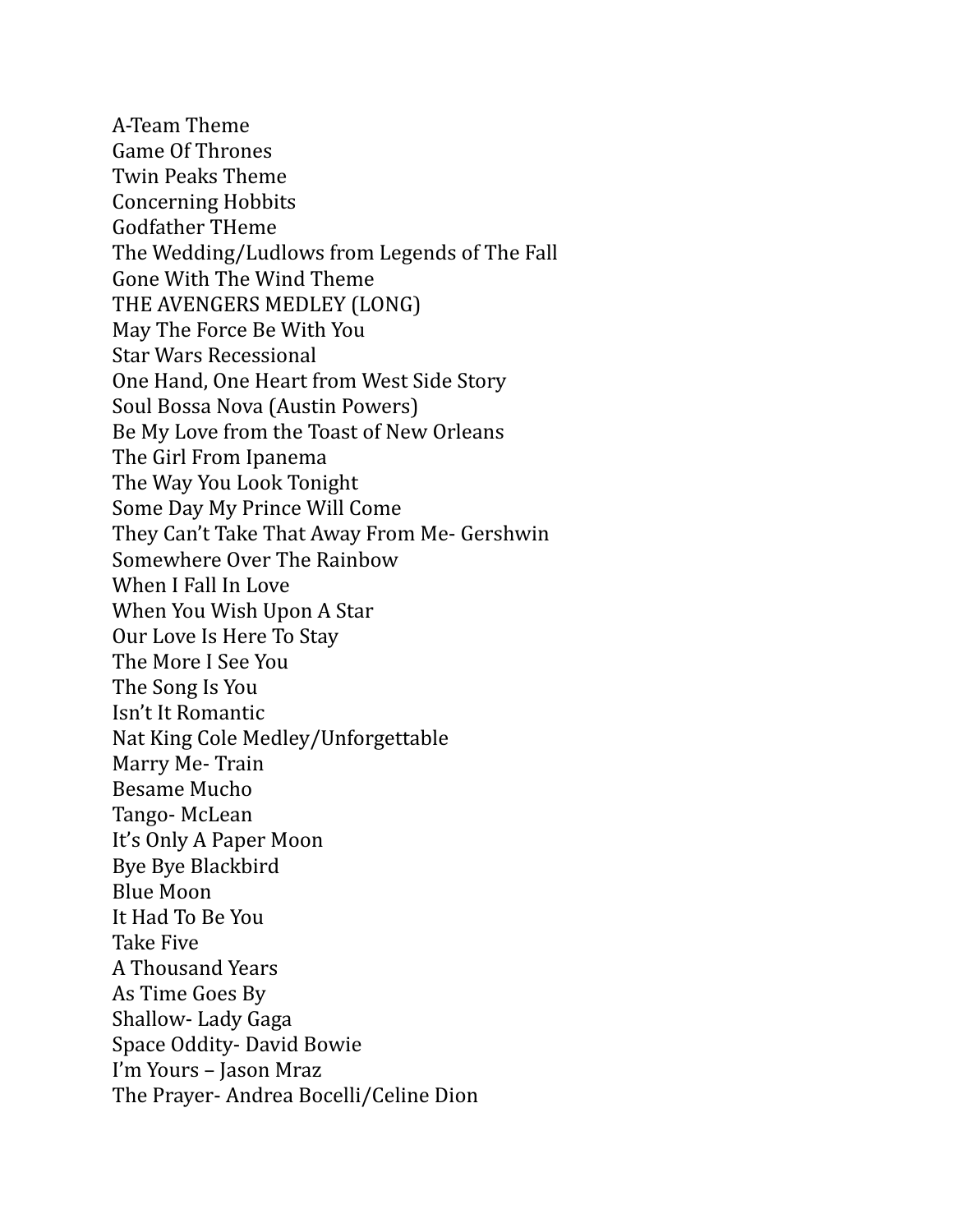Another Day Of Sun- LA LA LAND Photograph- Ed Sheeran Rock With You- Michael Jackson Happy Birthday Marry You- Bruno Mars I Only Care About You- sodagreen Little Love Song- sodagreen Mi Linda Esposa- Los Dandys I Will Be Here- Steven Curtis Chapman What A Wonderful World Jerome Kern Medley Cole Porter Medley (s)(LONG) Hava Nagila/Jewish Medley Anything Goes- Cole Porter La Vie En Rose TANGOS- Various Serenata- Michael McLean RAGS -12<sup>th</sup> Street/Country Club/Euphonic Sounds/Heliotrope Bouquet/Maple Leaf/Paragon/Pineapple/Joplin's New Rag - Scott Joplin Por una Cabeza- Tango How High The Moon A Day In The Life of A Fool (Black Orpheus) Moon River- Henry Mancini Married Life- from Up Wild Horses- Rolling Stones Smells Like Teen Spirit- Nirvana Wonderwall-Oasis No Woman, No Cry –Bob Marley Is This Love? -Bob Marley Africa-Toto Break On Through- The Doors Don't Let It Bring You Down- Neil Young God only Knows- Beach Boys L'Internationale Rolling In The Deep- Adele Stolen- Dashboard Confessionals Under Pressure- Bowie/Mercury Tiny Dancer – Elton John This Will Be- Yancy/Jackson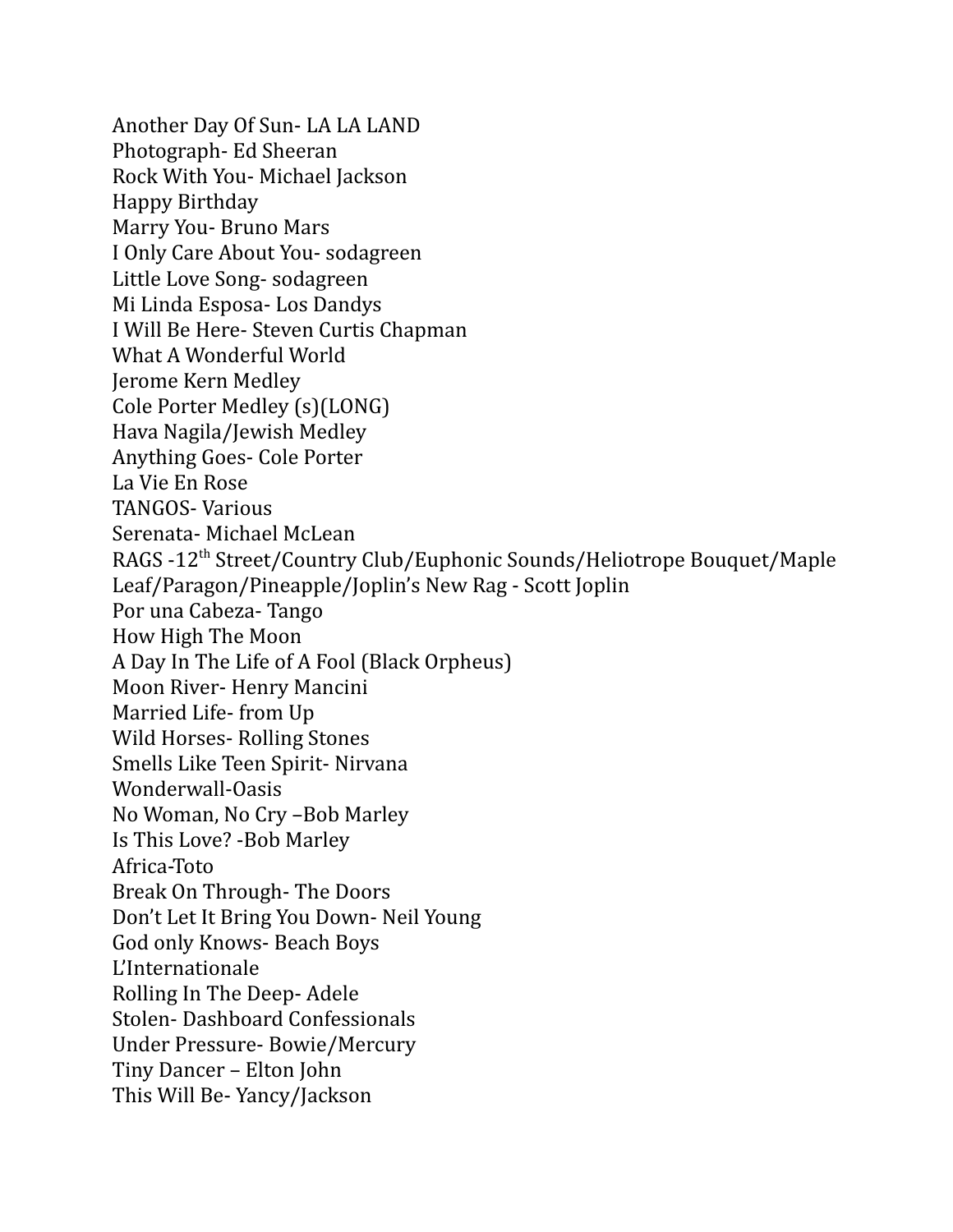Landslide- Fleetwood Mac From This moment On- Shania Twain Think Of Me – Phantom of The Opera All out Of Love- Air Supply Bridge Over Troubled Water- Simon and Garfunkel Can't Take My Eyes Off Of You- Frankie Valli Everlasting Love- Love Affair Time To Say Goodbye (Con Te Partiro) Perfect- Ed Sheeran All Of Me- John Legend Viva La Vida- Coldplay Your Song- Elton John Home- Edward Sharpe/Magnetic Zeros

## MERCURY STRING QUARTET CLASSICAL 2022:

PACHELBEL- CANON IN D Bridal Chorus- WAGNER (Here Comes the Bride) Wedding March- Mendelssohn (Trad. EXIT) PURCELL-Trumpet Voluntary MOZART- Eine Kleine Nachtmusik- Romanza/Menuet/Rondo BOCCHERINI-Menuet BACH- Air on a G HANDEL- Hornpipe HANDEL- La Rejouissance HANDEL-BourreeJ STRAUSS- Emperor Waltz HANDEL –Wedding Music ARIA VIVALDI- Spring/Winter CAMPRA- Rigaudon BRAHMS- Symphony No.1 THEME BACH- Jesu, Joy Of Man's Desiring HANDEL-March/Minuet/Bouree BRAHMS-Hungarian Dance #5 TRAD. Russian Folk Song DVORAK- Slavonic Dance No. 8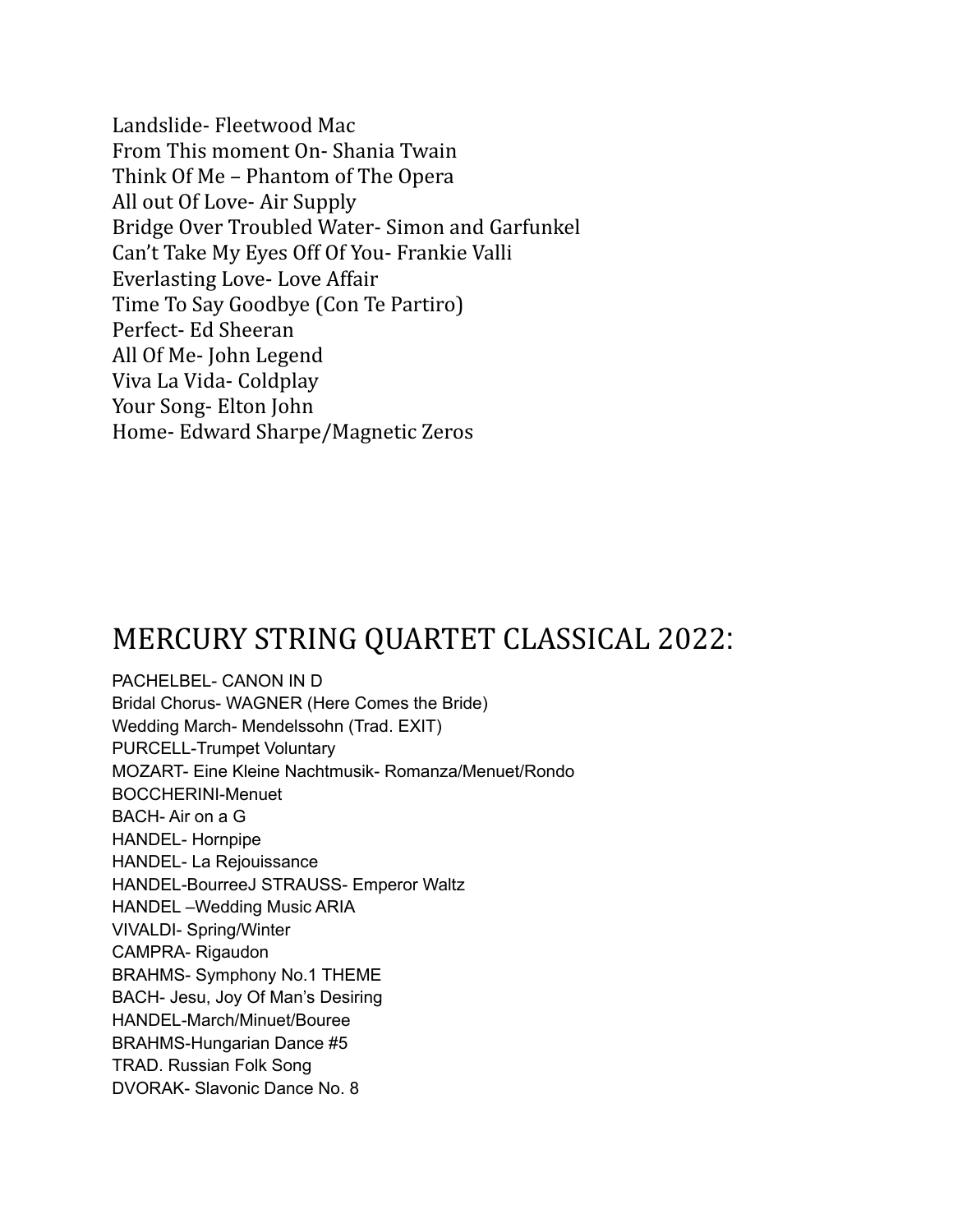SHOSTAKOVICH- March BARTOK- Dance GRUNFELD- Valse from Der Lebemann OFFENBACH- Galop from La Vie Parisienne HANDEL MESSIAH – HALLELUJAH HANDEL- Queen Of Sheba GOUNOD- Ave Maria DVORAK- Humoresque DVORAK- Finale from Sonatina In G Minor CHOPIN Nocturne in E Flat Major HANDEL- Largo from Violin Sonata In D Major DEBUSSY- The Girl With The Flaxen Hair WAGNER- Ride Of The Valkyries MOZART –Menuet In F- K.168 SATIE- Le Gymnopedie No.1 MOZART Bei Mannern- from Magic Flute PUCCINI- Nessun Dorma from Turandot Act III PUCCINI- E Lucevan le Stelle PUCCINI- Recondita Armonia PUCCINI- Humming Chorus from Madame Butterfly CATALINI- Ebben? Ne Andro Lontano from Le Wally VERDI- La Traviata Prelude to Act I MASCAGNI- Intermezzo from Cavaleria Rusticana PARADIS- SIcilliene Godfather Theme TCHAIKOVSKY- Neapolitan Song Album for the Young Op.39 PUCCINI- O Mio Babbino Caro from Gianni Schicchi TCHAIKOVSKY- Chant Sant Paroles MONTI- The Celebrated Czardas DVORAK- Waltz In A Op.54 No.1 WAGNER- Elsa's Procession GRIEG- Arietta/Waltz/Elfentanz from Lyric Suite op.12 VERDI- Overture to La Forza Del Destino VERDI- Grand March from Aida Act II scene II MOZART: String Quartet 11, 13, 14, 17 BACH- Brandenburg 1, 2, 3, 5, 6 GERSHWIN- Lullaby BRAHMS- Menuetto from Serenade No. 1 MOZART Der Vogelfanger- Magic Flute DEBUSSY- Clair De Lune HYMN- Savior, Like A Shepherd Lead Us STRAUSS, Johann Jr. -Voices of Spring BACH- Wachet Auf HANDEL- All We Like Sheep from MESSIAH